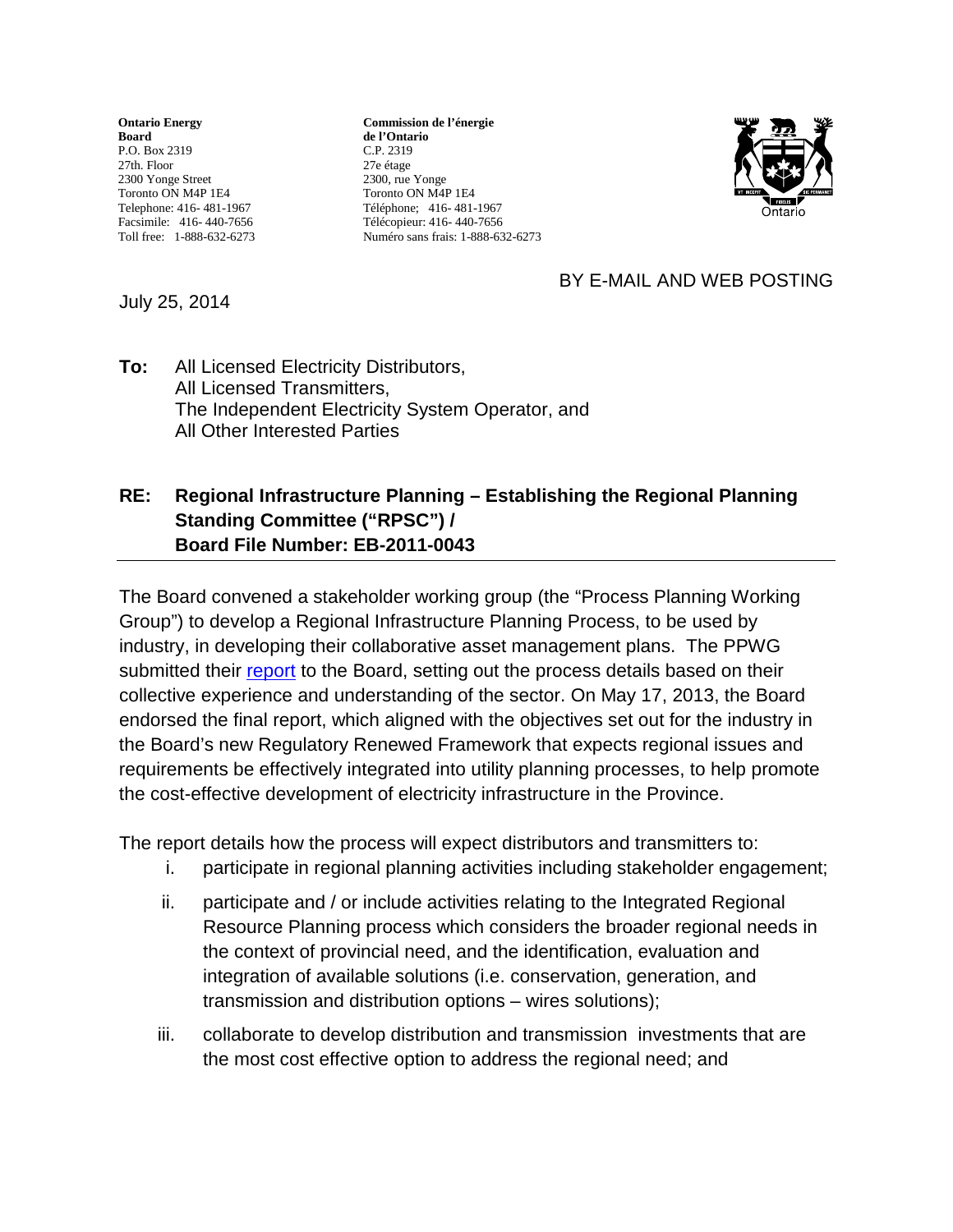iv. submit applications to the Board that are informed by a plan where applicable.

The report also includes a proposal to establish the Regional Planning Standing Committee ("RPSC) whose purpose / focus would be to assume custodial accountability for the Regional Planning Process, in order to ensure the process is:

- i. aligned with, and adjusts to, public policy;
- ii. is continuously improved by addressing process challenges ("Lessons Learned"); and
- iii. to make recommendations to Board staff on the technical aspects of planning and any related details to be addressed.

The Board supports the proposal and is now initiating to establish the RPSC.

The Board therefore invites those interested in nominating themselves or a third party to participate (see Appendix A – Nominee Criteria) as a member of the RPSC to submit a letter addressed to the Board Secretary at the Board's mailing address set out above by August 12, 2014. That letter must quote file number EB-2011-0043.

Board staff expects to hold the first meeting of the RPSC in October 2014. It is expected that the RPSC will meet on a monthly basis for approximately three months, and quarterly thereafter. RPSC will elect a member to Chair for a term of one year, and all meeting materials and notes to be prepared by a member of the RPSC and provided for posting on the Board's website to allow stakeholders to follow the activities undertaken by the RPSC.

Board staff thanks all nominated parties for their interest and looks forward to their ongoing participation in this important initiative.

Any questions regarding this standing committee process should be directed to Ashley Hayle at [AshleyDawn.Hayle@ontarioenergyboard.ca](mailto:AshleyDawn.Hayle@ontarioenergyboard.ca) or at 416-440-7721.

Yours truly,

*Original Signed By*

Peter Fraser Vice President, Industry Operations & Performance

Appendix A – Nominee Criteria